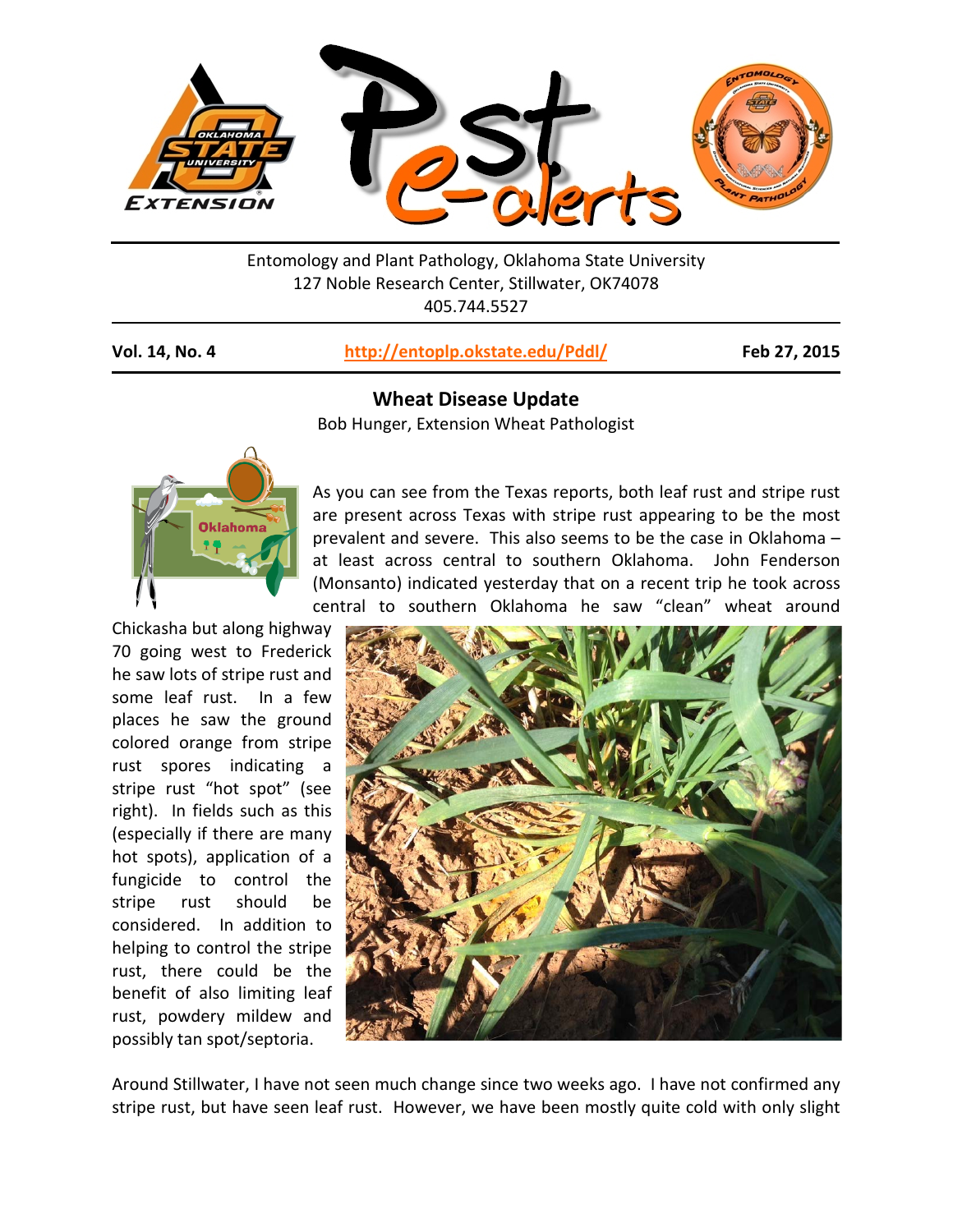moisture but stripe rust may also be starting. I will wait until it warms up a bit before I look again.



Early rust infections on wheat; leaf rust (left) and stripe rust (right).

**Texas:** Dr. Amir Ibrahim (Prof, Small Grains Breeding and Genetics, Texas A&M AgriLife Research) 26-Feb-2015: "The wheat crop in South Texas is at now at Feekes stages 5-6 [start of node elongation/first node detectable at base of tiller] depending on the line. Leaf Rust (*Puccinia triticina*) is spreading in our trials at College station (Brazos County) and both 'Baldwin' catch plot and 'TAM 110' are 100S. As for stripe rust (*P. striiformis*), the 'Sisson' catch plot is 70S whereas the 'Patton' border is 100S. It is noteworthy that we reported stripe rust on Patton near Ennis (Ellis County) on January 29, 2015."



"Leaf rust is easy to find, but severity is very low at Bushland (Potter County) in Texas High Plains and Chillicothe (Hardeman County) in Texas Rolling Plains. Unconfirmed reports also indicated spread of stripe rust in Brady (McCulloch County) in the heart of the state. Reports also indicated that 'Redhawk' was especially susceptible there and that some producers are already applying fungicides. Both leaf and stripe rusts are also present in Wharton County in South Texas."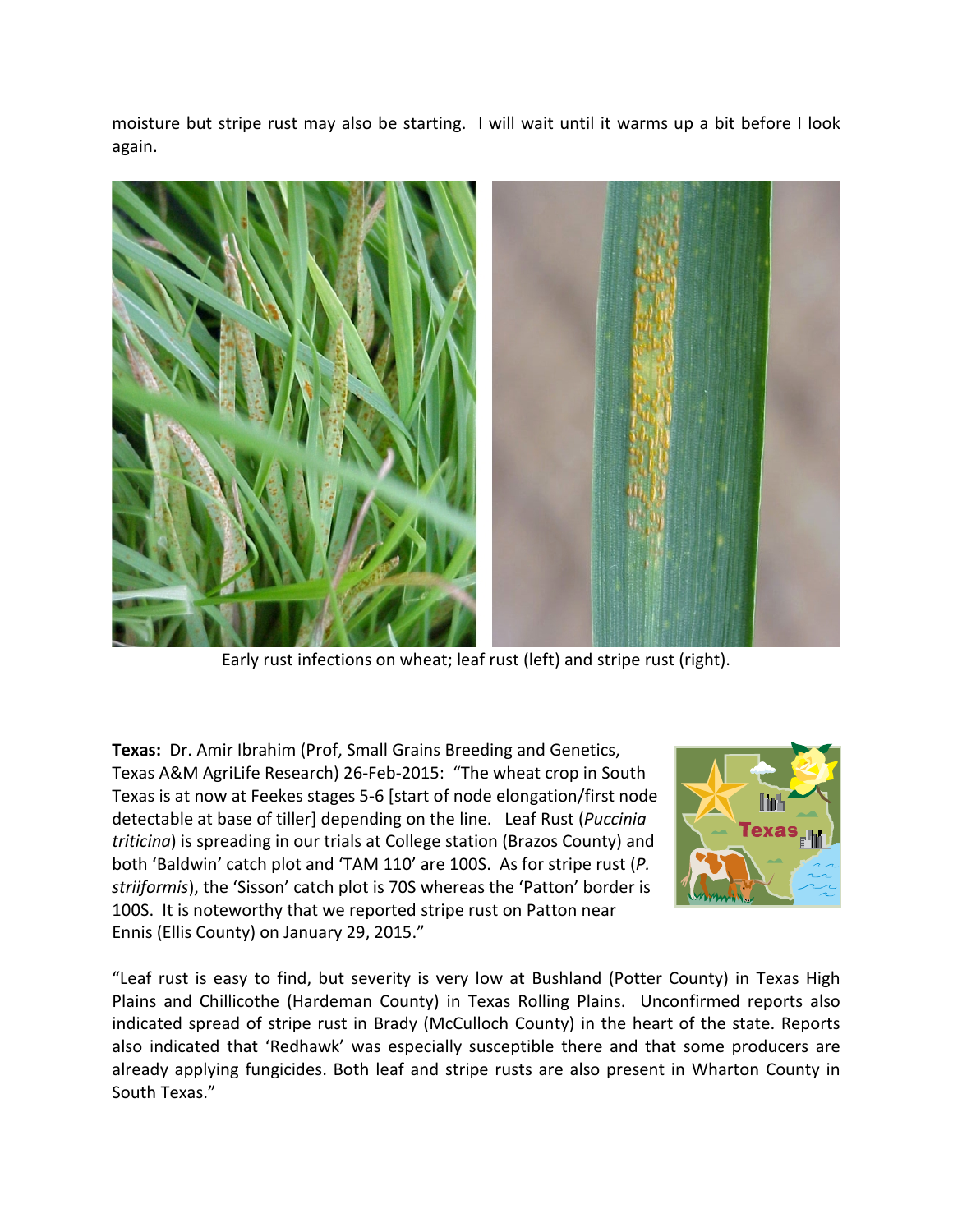"If conditions continue to prevail, we can have significant leaf and stripe rust levels compared to last year, in my opinion."

**Texas (cont'd)**: Dr. Ron French (Asst Prof & Extn Plant Pathologist, Texas A&M AgriLife Extension Service, Amarillo) 25-Feb-2015: Update on wheat rust in Texas- some commercial fields. "Leaf rust had been reported in Texas in fall 2014 as far north as Hansford County (Texas Panhandle, bordering the Oklahoma Panhandle) and throughout NW Texas, especially the Texas Panhandle. In early winter 2015, leaf rust was still found around the Amarillo area. This winter in Amarillo, we have had temperatures as low as 3°F and will still be as low as 12°F and not much higher than the mid- 50s F for the next week, including snow. In some cases when temperatures have dropped this much, some fields with trace levels of leaf rust no longer exhibited leaf rust for a while, whether that meant inoculum did not survive, was not active, or had new inoculum come in to that field. I visited some random fields today in the Amarillo area and was not able to find any leaf rust. This does not mean that leaf rust is not present but that it may be present at really low trace levels."

"Last Wednesday, February 18, I did find leaf rust in one wheat field in Wichita County at trace levels in very few plants and only in the lowest two leaves. The biggest wheat in that field was at Feekes 4. Wichita County is in the Texas Rolling Plains and borders Clay, Wilbarger, and Archer Counties in Texas, and Tillman and Cotton Counties in SW Oklahoma. With high temperatures expected not to be higher than 63°F and as low as 25°F for the next seven days, could disappear, as observed in previous years when leaf rust was first observed in mid-to-late March."

"Unlike 2014, no leaf rust has been observed so far in the lower Coastal Bend of Texas around Kingsville and Corpus Christi by this time. Some days have been cooler than normal and they have had more rain than in some previous years."

"Stripe rust has been present as far west as Tom Green County in west Central Texas, where the city of San Angelo is located. Stripe rust was first observed at the very end of January and beginning of February. Stripe rust levels were significant in lower leaves only and the ground was covered in orange spores. A few fields that were sprayed with Tilt on February 16th had taken advantage of the fact that topdressing of nitrogen was being done on the wheat. Within a week, fields looked great and new growth looks "excellent" (probably a combination of topdressing, moisture from overhead pivot irrigation, root growth, and the fungicide application). At time of spraying, the wheat was fully tillered. Some varieties with some level of stripe rust include TAM 113, Coronado, Greer, Redhawk, Cedar, and TAM 304."

"The farthest north I have seen stripe rust is in Wichita County at low trace levels, on February 18th. The biggest wheat in that field was at Feekes 4. Although normally dry, this area may be getting some snow and rain in the next week or so, so there could be an increase in inoculum. But since temperatures are expected to range from 25° to 41°F on the low side, and between 32-63°F on the high side for the next seven days, this may not be conducive to stripe rust